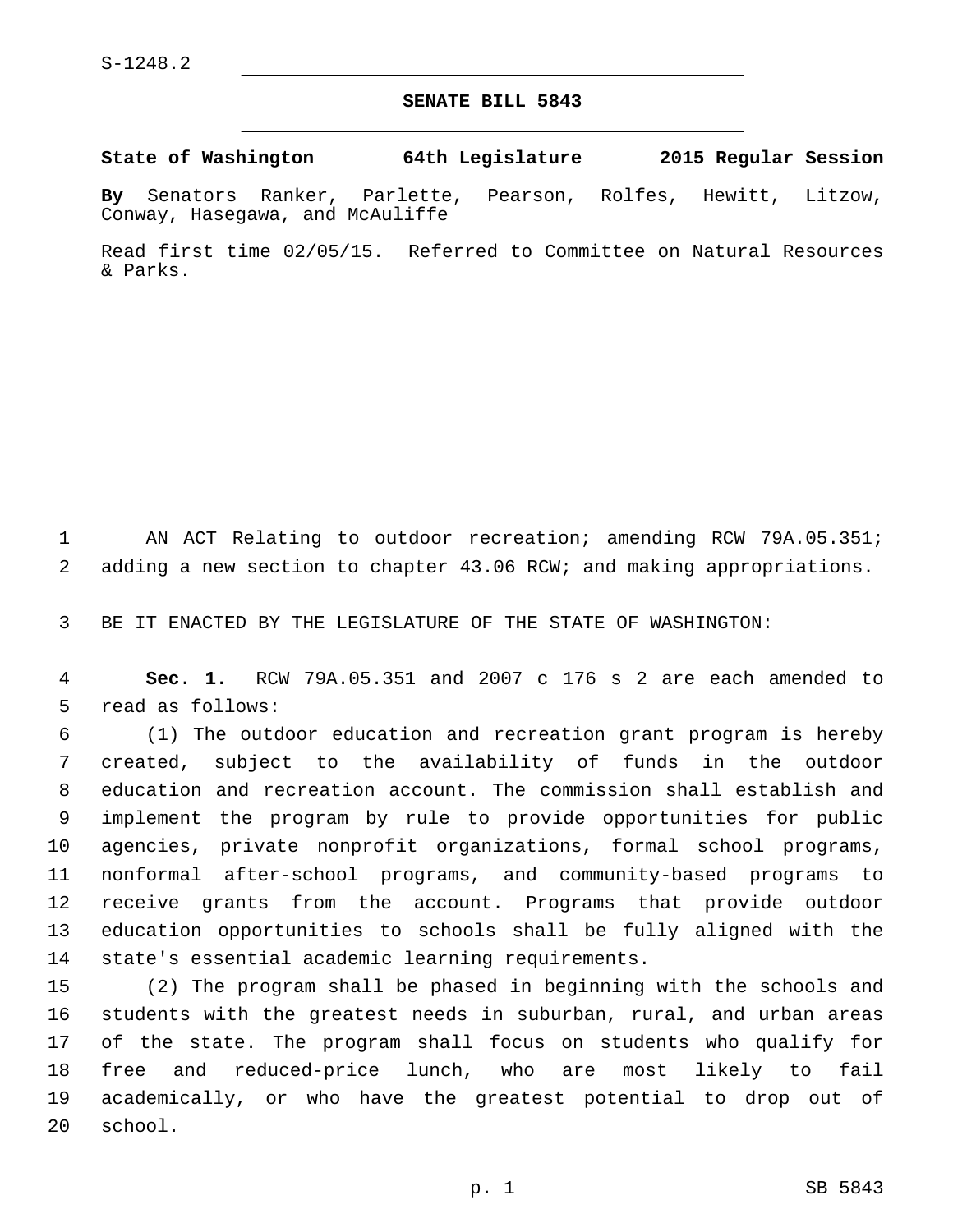(3) The director shall set priorities and develop criteria for the awarding of grants to outdoor environmental, ecological, agricultural, or other natural resource-based education and recreation programs considering at least the following:

 (a) Programs that contribute to the reduction of academic failure 6 and dropout rates;

 (b) Programs that make use of research-based, effective environmental, ecological, agricultural, or other natural resource-9 based education curriculum;

 (c) Programs that contribute to healthy life styles through 11 outdoor recreation and sound nutrition;

 (d) Various Washington state parks as venues and use of the 13 commission's personnel as a resource;

 (e) Programs that maximize the number of participants that can be 15 served;

(f) Programs that will commit matching and in-kind resources;

 (g) Programs that create partnerships with public and private 18 entities;

 (h) Programs that provide students with opportunities to directly 20 experience and understand nature and the natural world;  $((and))$ 

 (i) Programs that include ongoing program evaluation, assessment, 22 and reporting of their effectiveness; and

23 (j) Programs that utilize veterans for at least fifty percent of 24 program implementation or administration.

 (4) The director shall create an advisory committee to assist and advise the commission in the development and administration of the outdoor education and recreation program. The director should solicit representation on the committee from the office of the superintendent of public instruction, the department of fish and wildlife, the business community, outdoor organizations with an interest in education, and any others the commission deems sufficient to ensure a cross section of stakeholders. When the director creates such an advisory committee, its members shall be reimbursed from the outdoor education and recreation program account for travel expenses as 35 provided in RCW 43.03.050 and 43.03.060.

 (5) The outdoor education and recreation program account is created in the custody of the state treasurer. Funds deposited in the outdoor education and recreation program account shall be transferred only to the commission to be used solely for the commission's outdoor education and recreation program purposes identified in this section